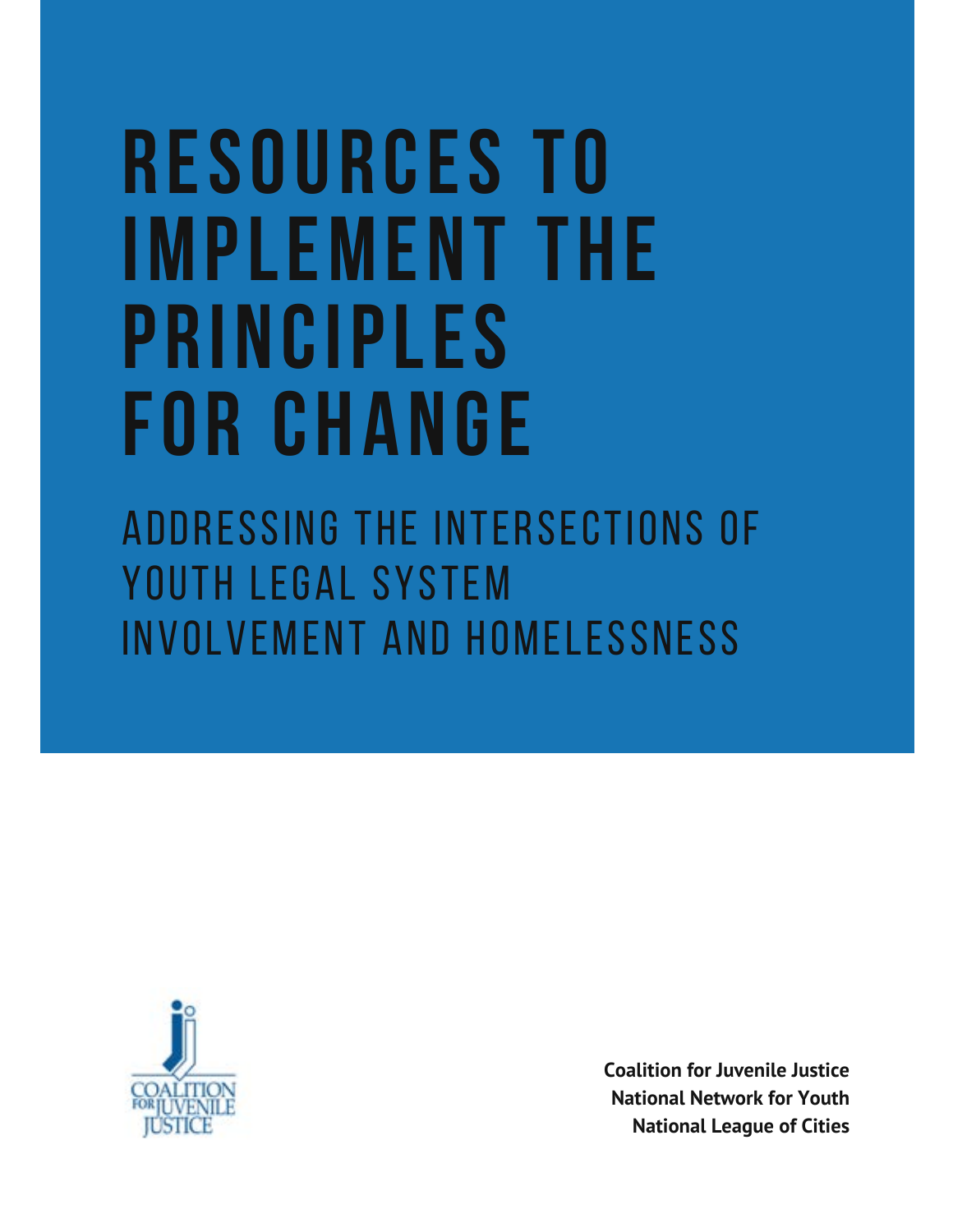RESOURCES

# TABLE OF CONTENTS



| IMMIGRANT YOUTH + CHILDREN OF IMMIGRANTS4 |  |
|-------------------------------------------|--|
|                                           |  |
|                                           |  |
|                                           |  |
|                                           |  |
|                                           |  |
|                                           |  |
|                                           |  |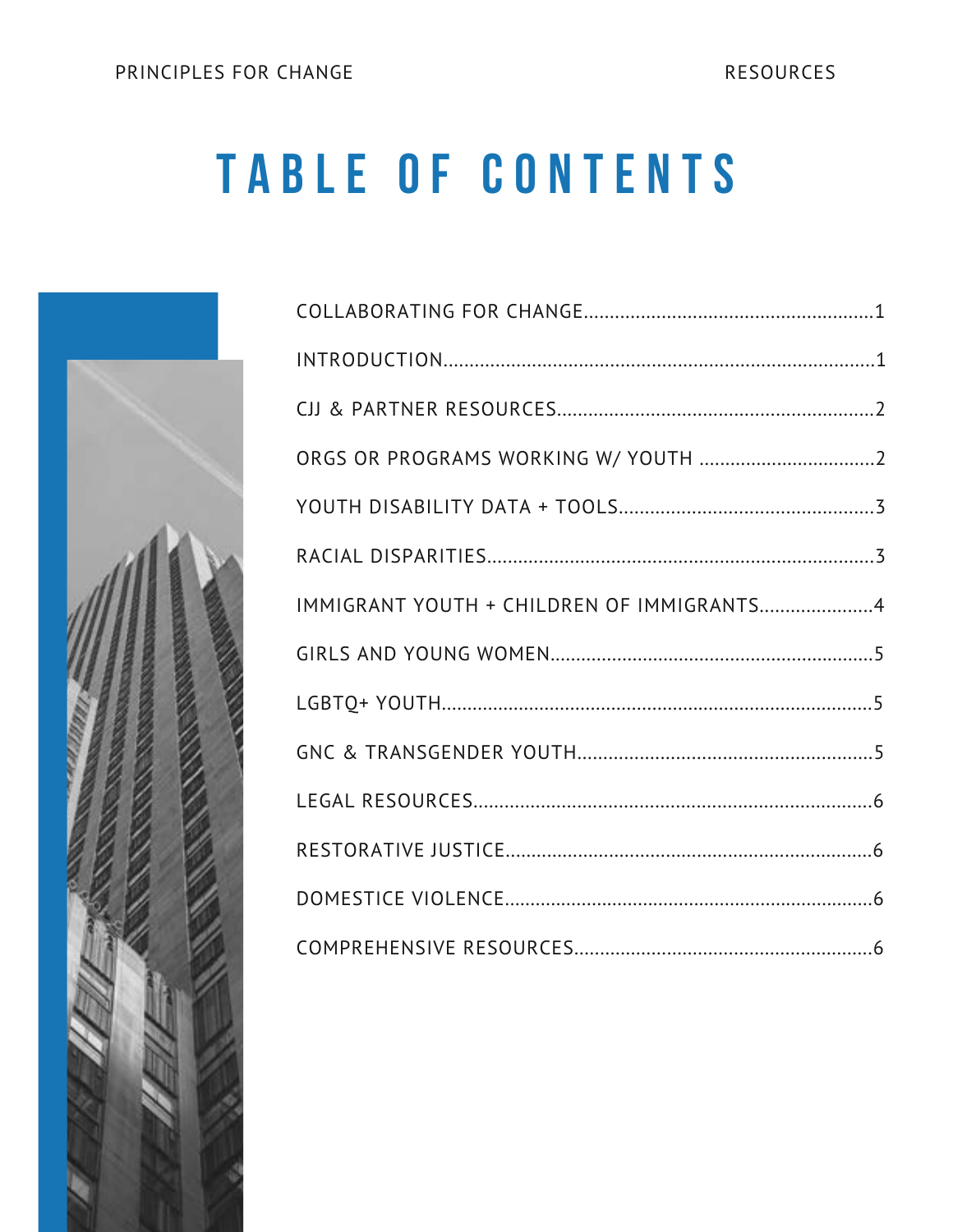#### **C O L L A B O R A T I N G F O R C H A N G E**

*'Collaborating for Change' is a project of the Coalition for Juvenile Justice and its partners the National Network for Youth (NN4Y) and National League of Cities' (NLC) Institute for Youth, Education, and Families. This initiative brings together stakeholders from across multiple sectors to ensure that a youth's involvement with the legal system does not increase the likelihood that they will experience homelessness, and that communities support rather than criminalize youth who experience homelessness.*

#### **INTRODUCTION**

This document is intended as an online companion to the Principles for Change and is meant to provide access to literature, websites, and resources. Throughout this document, the goal is to ensure efforts prioritize LGBTQ+ youth, gender non-conforming (GNC) youth, youth of color, youth with disabilities and other over-represented populations to address and reduce the disproportionalities that exist among youth experiencing homelessness and the legal system. The breakdown of this document is designed in sections solely as a means of providing easy access to information. This is in no way meant to suggest the issues and demographics brought up are to be viewed as separate populations. Each section intertwines with another, as special populations and social issues are heavily interconnected. It is important to collectively review resources from all listed sections and ask ourselves how can we, as youth advocates, approach this work intersectionally.

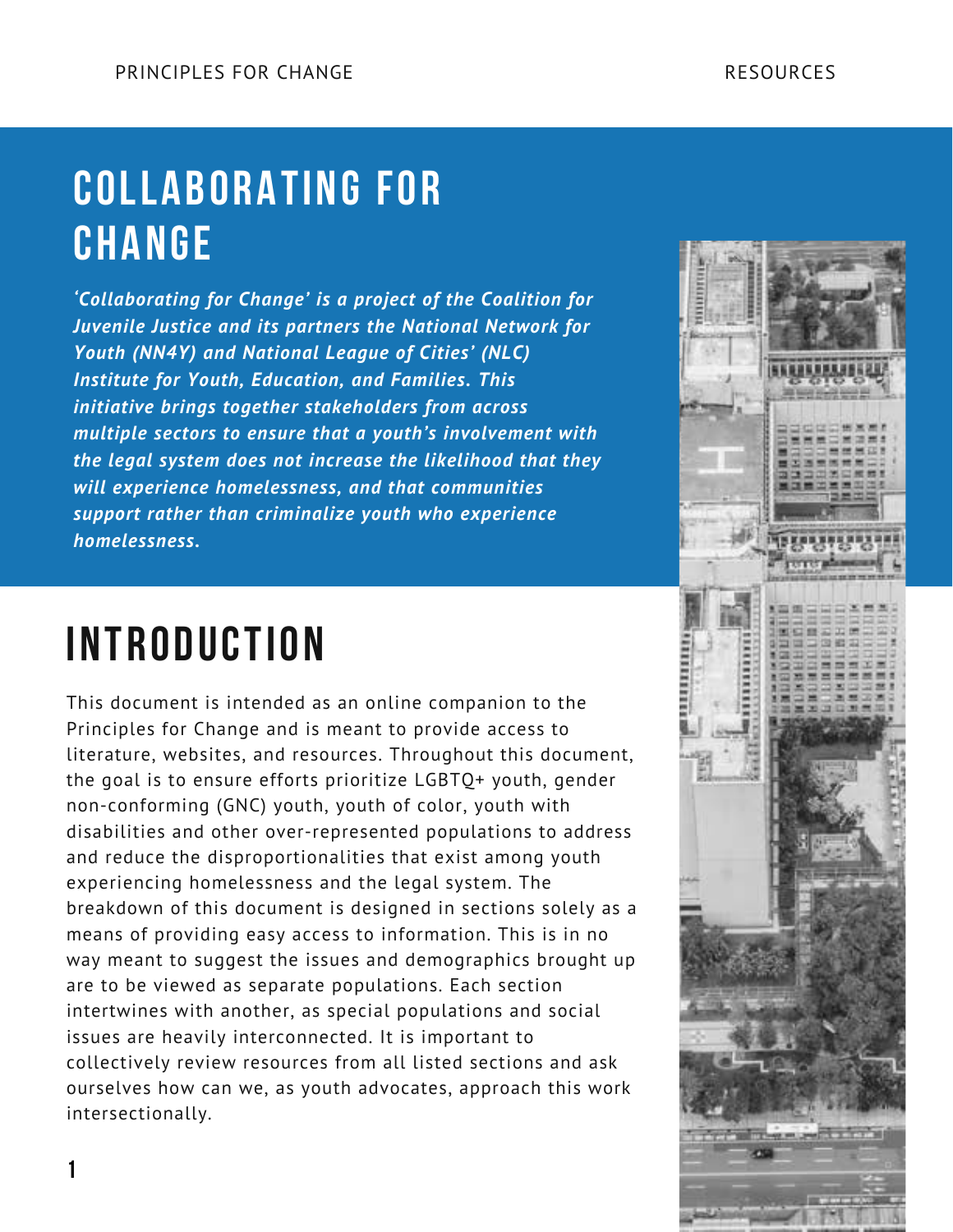### **CJJ & PARTNER RESOURCES:**

- Principles for Change: Addressing the Intersections of Youth Legal System Involvement and Homelessness, found [here](https://www.juvjustice.org/sites/default/files/resource-files/Principles%2520for%2520Change%2520%25286%2529-compressed.pdf).
- [The Coalition for Juvenile Justice's "National Standards for the Care of Youth](http://www.juvjustice.org/sites/default/files/ckfinder/files/National%20Standards%20for%20the%20Care%20of%20Youth%20Charged%20with%20Status%20Offenses%20FINAL(1).pdf) Charged with Status Offenses," found [here.](http://www.juvjustice.org/sites/default/files/ckfinder/files/National%20Standards%20for%20the%20Care%20of%20Youth%20Charged%20with%20Status%20Offenses%20FINAL(1).pdf)
- The Standards' companion training curriculum includes guidance on training professionals on this issue, as well a resource list, which highlights many relevant publications on these issues including:
	- "[Racial Disparities in Youth Commitments and Arrests," found here.](https://www.sentencingproject.org/publications/racial-disparities-in-youth-commitments-and-arrests/)
	- ["Reducing Racial and Ethnic Disparities in the Juvenile Justice System:](https://www.njjn.org/our-work/reducing-racial-and-ethnic-disparities-in-juvenile-justice-systems-promising-practices) Promising Practices," found [here](https://www.njjn.org/our-work/reducing-racial-and-ethnic-disparities-in-juvenile-justice-systems-promising-practices).
	- ["Understanding Racial and Ethnic Disparity in Child Welfare and Juvenile](https://jeffreybutts.files.wordpress.com/2008/03/cjjr_ch_final1.pdf) Justice," found [here](https://jeffreybutts.files.wordpress.com/2008/03/cjjr_ch_final1.pdf).
- [Gender-Responsive Services](https://www.juvjustice.org/our-work/safety-opportunity-and-success-project/national-standards/section-i-principles-responding-4#_ftn2), found [here](https://www.juvjustice.org/our-work/safety-opportunity-and-success-project/national-standards/section-i-principles-responding-4#_ftn2).
- "Addressing the Intersections of Juvenile Justice Involvement and Youth Homelessness: Working With Girls," found [here.](http://www.juvjustice.org/sites/default/files/ckfinder/files/Girls%20Final.pdf)

#### **ORGS OR PROGRAMS WORKING W/ YOUTH:**

- [Youth Reception Center](https://docs.google.com/document/d/1SuebpDbfhyYPrDkVcHiNB7T_jziKMjhc/edit?usp=sharing&ouid=104409252020918668872&rtpof=true&sd=true) at Covenant House Alaska, found [here.](https://docs.google.com/document/d/1SuebpDbfhyYPrDkVcHiNB7T_jziKMjhc/edit?usp=sharing&ouid=104409252020918668872&rtpof=true&sd=true)
- [Nevada Partnership for Homeless Youth's "Ending Youth Homelessness in](https://nphy.org/) Southern Nevada," found [here.](https://nphy.org/)
- "[What is Safe Place?" Found here.](https://www.nationalsafeplace.org/what-is-safe-place)
- [Covenant House: "Helping Homeless Children & Youth," found here.](https://www.covenanthouse.org/)
- [StandUp For Kids, found here.](https://www.standupforkids.org/)
- [True Colors United, found here.](https://truecolorsunited.org/)
- [Communities United for Restorative Youth Justice](https://curyj.org/) ([CURYJ](https://curyj.org/)), found [here.](https://curyj.org/)
- [No Kids in Prison, found here.](https://www.nokidsinprison.org/about-us/youth-leaders)
- [Young Invincibles Elevating the voices of Young Americans on top issues, such](https://younginvincibles.org/) as healthcare, jobs, and higher education. (Focuses on health care, civic engagement, higher education, workforce and finances--all from youth perspectives and all issues faced by the youth homelessness population, as well as youth transition out of the legal system). Found [here.](https://younginvincibles.org/)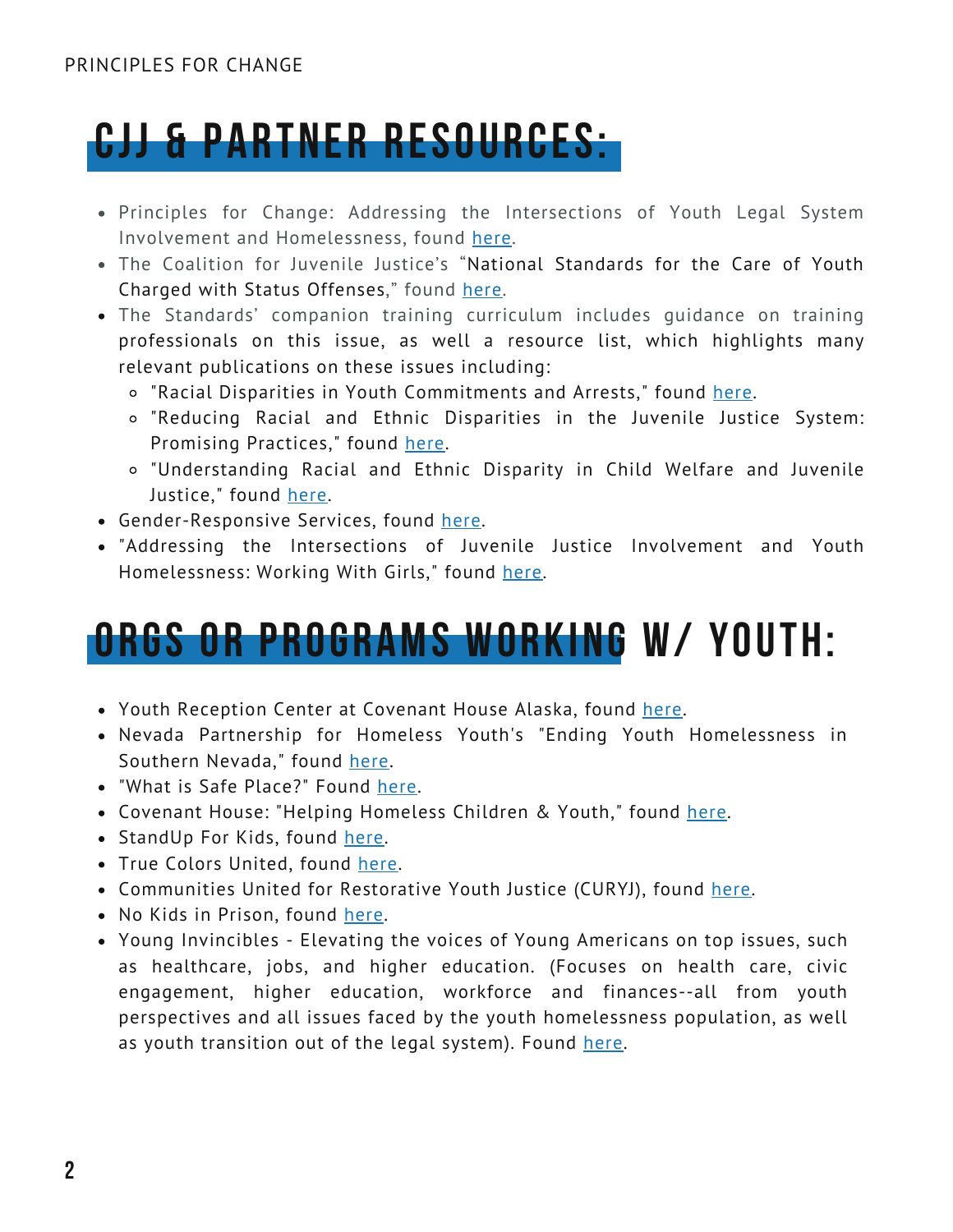### **YOUTH DISABILITY DATA + TOOLS:**

- . "[Resources for Transition Age Youth with Disabilities," found](https://docs.google.com/document/d/1SuebpDbfhyYPrDkVcHiNB7T_jziKMjhc/edit?usp=sharing&ouid=104409252020918668872&rtpof=true&sd=true) [here](https://www.cdss.ca.gov/inforesources/foster-care/resources-for-transition-age-youth-with-disabilities)[.](https://docs.google.com/document/d/1SuebpDbfhyYPrDkVcHiNB7T_jziKMjhc/edit?usp=sharing&ouid=104409252020918668872&rtpof=true&sd=true)
- "[Reflecting on My Experiences as a Homeless Youth with Disabilities," found](https://files.eric.ed.gov/fulltext/ED436046.pdf) [here](https://disabilityvisibilityproject.com/2021/11/14/reflecting-on-my-experiences-as-a-homeless-youth-with-disabilities/)[.](https://files.eric.ed.gov/fulltext/ED436046.pdf)
- ["Getting Lost in the Gaps: Youth at the Intersection of Disability and](https://conference.caeh.ca/wp-content/uploads/COH10_The-invisibility-of-disability-for-homeless-youth_Steph-Baker-Collins.pdf) Homelessness," found [here.](https://conference.caeh.ca/wp-content/uploads/COH10_The-invisibility-of-disability-for-homeless-youth_Steph-Baker-Collins.pdf)
- National Disability Rights Network's "Orphanages, Training Schools, Reform Schools and Now This? Recommendations to Prevent the Disproportionate [Placement and Inadequate Treatment of Children with Disabilities in the Juvenile](http://bit.ly/1QNG1NB) Justice System," found [here](https://www.ndrn.org/images/Documents/Issues/Juvenile_Justice/NDRN_-_Juvenile_Justice_Report.pdf).

#### **RACIAL DISPARITIES:**

- National Juvenile Justice Network's "[The Promise of Racial Impact Statements](https://www.understood.org/articles/en/housing-options-for-young-adults-with-learning-disabilities)," found [here](https://www.njjn.org/our-work/the-promise-of-racial-impact-statements).
- The Center for Children's Law and Policy and the Burns Institute offer resources, training, and technical assistance to help jurisdictions reduce racial and ethnic disparities in their juvenile justice systems. Learn more at colp.org and [burnsinstitute.org.](http://burnsinstitute.org/)
- ["Adoration of the Question: Reflections on the Failure to Reduce Racial & Ethnic](https://www.understood.org/articles/en/housing-options-for-young-adults-with-learning-disabilities) Disparities," by Models for Change: Systems Reform in Juvenile Justice, found [here](https://www.modelsforchange.net/publications/199/).
- ["Forgotten Youth: Homeless LGBT Youth of Color and the Runaway and Homeless](https://scholarlycommons.law.northwestern.edu/cgi/viewcontent.cgi?article=1150&context=njlsp) Youth Act," found [here](https://scholarlycommons.law.northwestern.edu/cgi/viewcontent.cgi?article=1150&context=njlsp). *[\[Also found under 'LGBTQ Youth'\]](https://www.understood.org/articles/en/housing-options-for-young-adults-with-learning-disabilities)*
- **Native Hawaiian and Pacific Islander specific resources:**
	- o [Hawaii Youth Services Network](https://www.hysn.org/), found [here.](https://www.hysn.org/)
	- [Pacific Youth & Community Development](http://www.pycd.net/mission---vision.html), found [here.](http://www.pycd.net/mission---vision.html)
	- [E](https://www.empoweredpi.org/)mpowering Pacific Islander Communities (EPIC), found [here](https://www.empoweredpi.org/).
	- "Moving Beyond Exclusion: Focusing on the Needs of Asian/Pacific Islander [Youth in San Francisco" - Report that includes data and research on Asian and](https://www.evidentchange.org/sites/default/files/publication_pdf/asian-pacificislander-sf.pdf) Pacific Islander youth in the legal system and how to address the issue. Found [here.](https://www.evidentchange.org/sites/default/files/publication_pdf/asian-pacificislander-sf.pdf)
	- Formerly Incarcerated Group Healing Together (F.I.G.H.T.) Organization that [assists, advises, and counsels those of Asian Pacific Islander descent who are](https://www.understood.org/articles/en/housing-options-for-young-adults-with-learning-disabilities) currently incarcerated or have been released. Found [here.](https://fightwa.org/)
- **[Asian American specific resources:](https://www.understood.org/articles/en/housing-options-for-young-adults-with-learning-disabilities)**
	- [Asian Americans Advancing Justice](https://www.advancingjustice-alc.org/news-resources/guides-reports/community-education-resources-criminal-justice-reform) | Community Education Resources: Criminal Justice Reform, found [here.](https://www.advancingjustice-alc.org/news-resources/guides-reports/community-education-resources-criminal-justice-reform)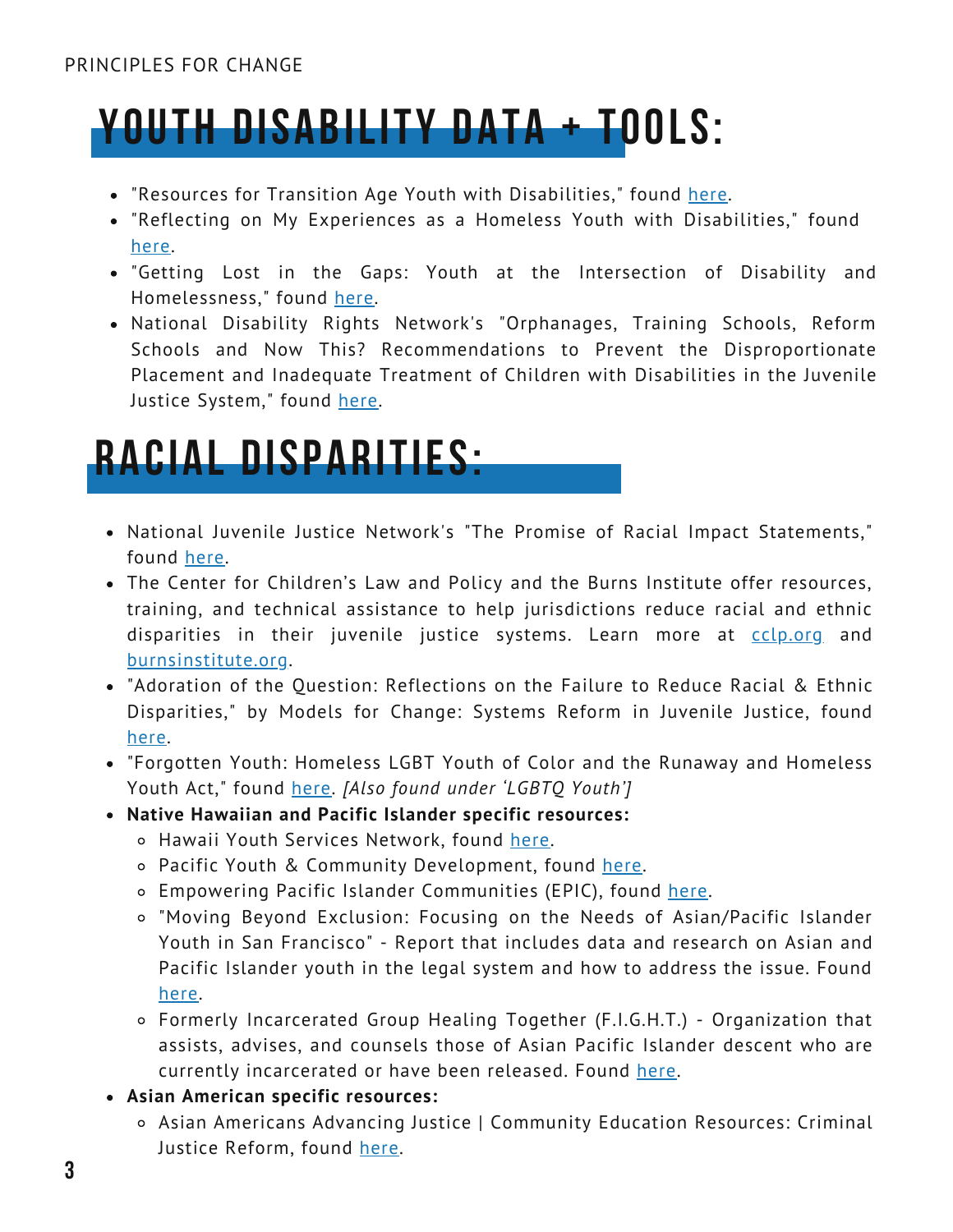- "[Moving Beyond Exclusion: Focusing on the Needs of Asian/Pacific Islander](https://www.evidentchange.org/sites/default/files/publication_pdf/asian-pacificislander-sf.pdf) Youth in San Francisco" - Report that includes data/research on Asian and Pacific Islander youth in the legal system and how to address the issue). Found [here](https://www.evidentchange.org/sites/default/files/publication_pdf/asian-pacificislander-sf.pdf).
- [F.I.G.H.T.](https://fightwa.org/) [is also active in the advocacy of prevent](https://www.understood.org/articles/en/housing-options-for-young-adults-with-learning-disabilities)ing deportation among [people of diverse ethnicity. Resources: Services and Programs \(education,](https://www.understood.org/articles/en/housing-options-for-young-adults-with-learning-disabilities) [housing, job skills, immigration\), found](https://www.understood.org/articles/en/housing-options-for-young-adults-with-learning-disabilities) [here](http://fightwa.org/resources/)[.](https://www.understood.org/articles/en/housing-options-for-young-adults-with-learning-disabilities) *[Also found under 'Immigrant Youth + Children of Immigrants']*
- [National Juvenile Justice Network, Anti-Racism Resource: "Ways Youth Justice](https://www.njjn.org/article/anti-racism-resource-protecting-the-asian-american-community) Advocates Can Address Anti-Asian Hate," found [here](https://www.njjn.org/article/anti-racism-resource-protecting-the-asian-american-community).
- **Native American specific resources:**
	- Youth.gov, found [here.](https://youth.gov/youth-topics/american-indian-alaska-native-youth/juvenile-justice)
	- o National Congress of American Indians, [Tribal Juvenile Justice](https://www.ncai.org/policy-issues/tribal-governance/public-safety-and-justice/tribal-juvenile-justice), found [here.](https://www.ncai.org/policy-issues/tribal-governance/public-safety-and-justice/tribal-juvenile-justice)
	- [Office of Juvenile Justice and Delinquency Prevention, Tribal Youth Programs](https://ojjdp.ojp.gov/programs/tribal-youth-programs-and-services) and Services, found [here.](https://ojjdp.ojp.gov/programs/tribal-youth-programs-and-services)
	- o [Tribal Youth Resource Center](https://www.tribalyouthprogram.org/), found [here](https://www.tribalyouth.org/).
	- o National Juvenile Defender Center, [Tribal/Native American Youth](https://njdc.info/tribalnative-american-youth/), found [here.](https://njdc.info/tribalnative-american-youth/)
	- [Association on American Indian Affairs, "Juvenile Detention Alternatives](https://www.indian-affairs.org/juvenile-justice.html) Initiative: Examining How JDAI Sites Interact with Native Youth and Tribes," found [here](https://www.indian-affairs.org/juvenile-justice.html).
- **Pro-Black Lens/Addressing Anti-Blackness:**
	- o [Liberation House,](https://www.liberationhouse.org/) found [here](https://www.liberationhouse.org/).

#### **IMMIGRANT YOUTH + CHILDREN OF IMMIGRANTS:**

- ["Homelessness Among Immigrant Youth: Transitions Between Inclusion and](https://www.understood.org/articles/en/housing-options-for-young-adults-with-learning-disabilities) Exclusion," found [here.](https://www.feantsaresearch.org/download/article-3-61299829772282130320.pdf)
- ["Children of Undocumented Immigrants: An Invisible Minority among Homeless](https://www.understood.org/articles/en/housing-options-for-young-adults-with-learning-disabilities) Students" (book), found [here.](https://www.taylorfrancis.com/chapters/edit/10.4324/9780203900154-27/children-undocumented-immigrants-ana-huerta-mac%C3%ADas-mar%C3%ADa-luisa-gonz%C3%A1lez-linda-holman)
- [The National](https://www.understood.org/articles/en/housing-options-for-young-adults-with-learning-disabilities) Center for Homeless Education resource page, found [here](https://nche.ed.gov/immigrants-and-refugees/).
- [F.I.G.H.T.](https://www.understood.org/articles/en/housing-options-for-young-adults-with-learning-disabilities), found [here.](http://fightwa.org/resources/)
- Homeless Youth Handbook resource page, found [here.](https://www.homelessyouth.org/en/us/new-york/immigration-and-undocumented-youth)

#### **G I R L S A N D Y O U N G W O M E N :**

- [Arizona Legal Women and Youth Services \(ALWAYS\), found here.](https://alwaysaz.org/)
- [Girls Study Group, "Resilient Girls--Factors That Protect Against Delinquency](https://www.understood.org/articles/en/housing-options-for-young-adults-with-learning-disabilities)," found [here](https://www.ojp.gov/pdffiles1/ojjdp/220124.pdf).
- "[The Sexual Abuse to Prison Pipeline: The Girls' Story,](http://rights4girls.org/wp-content/uploads/r4g/2015/02/2015_COP_sexual-abuse_report_final.pdf)" found [here.](https://rights4girls.org/wp-content/uploads/r4g/2015/02/2015_COP_sexual-abuse_report_final.pdf)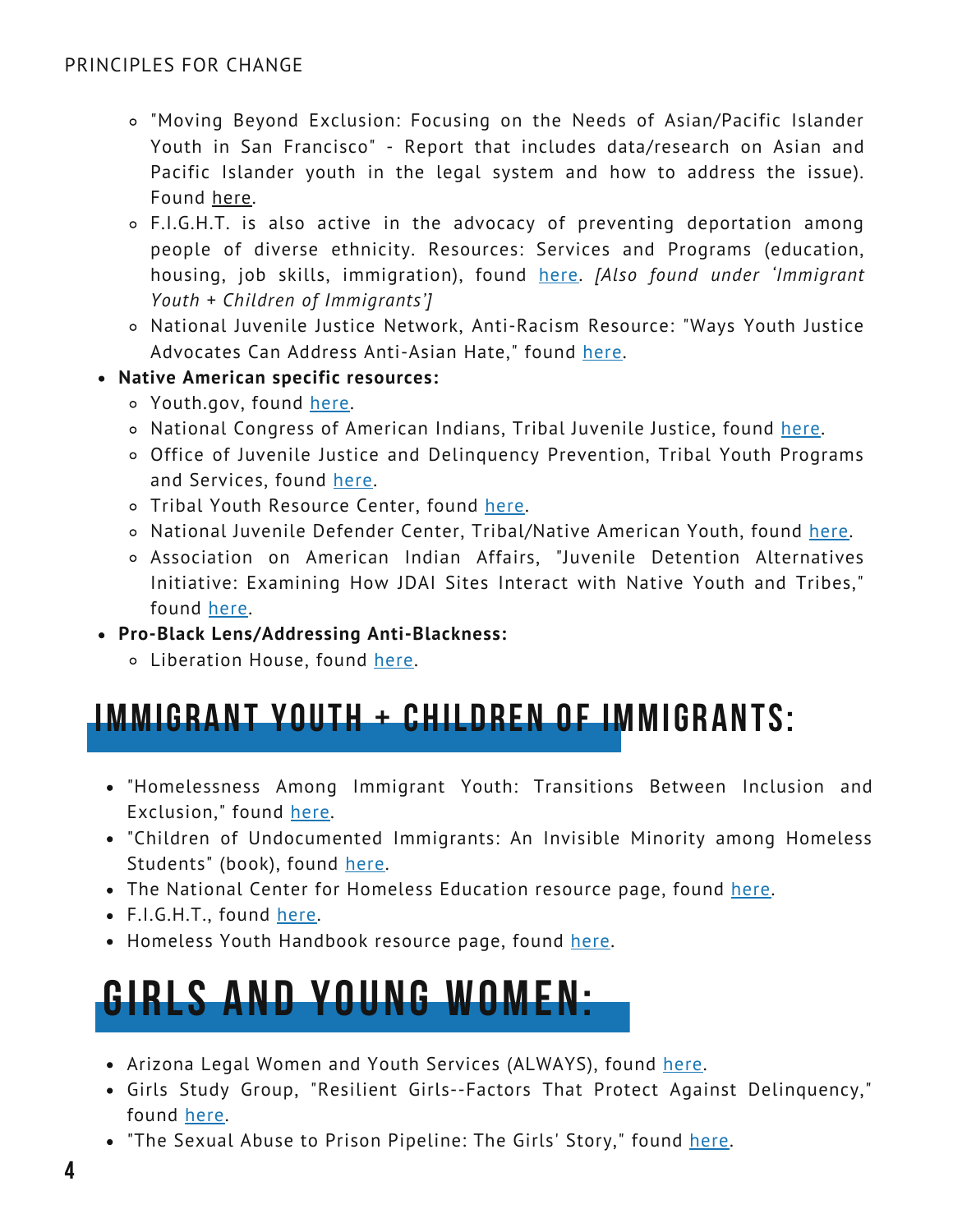- [OJJDP FY 2021 "Reducing Risk for Girls in the Juvenile Justice System](https://www.understood.org/articles/en/housing-options-for-young-adults-with-learning-disabilities)," found [here.](https://ojjdp.ojp.gov/funding/fy2021/O-OJJDP-2021-47008)
- ["Remapping Pipelines and Pathways: Listening to Queer and Transgender Youth](https://www.understood.org/articles/en/housing-options-for-young-adults-with-learning-disabilities) of Color's Trajectories Through Girls' Juvenile Justice Facilities," found [here](https://journals.sagepub.com/doi/full/10.1177/0886109919880517)[.](https://www.understood.org/articles/en/housing-options-for-young-adults-with-learning-disabilities) *[Also found under 'GNC, Trans Youth' section, but overlaps with race and LGBT youth as well.]*
- [See 'CJJ Resources' section for more on resources geared towards young women in](https://www.understood.org/articles/en/housing-options-for-young-adults-with-learning-disabilities) the justice system and homelessness population.

#### **L G B T Q + Y O U T H :**

- "At the Intersections: A Collaborative Report on LGBTQ Youth Homelessness," [published by True Colors Fund and the National LGBTQ Task Force, includes](https://www.understood.org/articles/en/housing-options-for-young-adults-with-learning-disabilities) useful content relevant to these Principles, including chapters on **[intersectionality, race, and the youth legal system.](https://www.understood.org/articles/en/housing-options-for-young-adults-with-learning-disabilities)** Found [here](https://truecolorsunited.org/wp-content/uploads/2019/04/2019-At-the-Intersections-True-Colors-United.pdf).
- [The Family Acceptance Project provides free "confidential family support services](https://www.understood.org/articles/en/housing-options-for-young-adults-with-learning-disabilities) to help ethnically diverse families decrease rejection and increase support for their LGBT children, including those who are questioning their sexual orientation or gender identity." These services are offered to families in the San Francisco Bay Area, but the project's website also provides nationally applicable research [and other information about helping culturally and religiously diverse families](https://www.understood.org/articles/en/housing-options-for-young-adults-with-learning-disabilities) support their LGBT youth's wellbeing. Found [here](https://familyproject.sfsu.edu/).
- [Ali Forney Center Emergency Housing Programs \(NYC\), found](https://www.understood.org/articles/en/housing-options-for-young-adults-with-learning-disabilities) [here](https://www.aliforneycenter.org/housing-services)[.](https://www.understood.org/articles/en/housing-options-for-young-adults-with-learning-disabilities)
- ["Forgotten Youth: Homeless LGBT Youth of Color and the Runaway and Homeless](https://www.understood.org/articles/en/housing-options-for-young-adults-with-learning-disabilities) Youth Act," found [here](https://scholarlycommons.law.northwestern.edu/cgi/viewcontent.cgi?article=1150&context=njlsp)[.](https://www.understood.org/articles/en/housing-options-for-young-adults-with-learning-disabilities)
- "[LGBTQ Youth are at Greater Risk of Homelessness and Incarceration,](https://www.prisonpolicy.org/blog/2019/01/22/lgbtq_youth/)" Prison Policy statistics on LGBTQIA+ youth, found [here](https://www.prisonpolicy.org/blog/2019/01/22/lgbtq_youth/).
- [North County LGBTQ Resource Center](https://www.ncresourcecenter.org/homelessness) provides a trauma-informed toolkit alongside additional resources, found [here](https://www.ncresourcecenter.org/homelessness).

#### **GNC & TRANSGENDER YOUTH:**

- ["Equal Access for Transgender People: Supporting Inclusive Housing and](https://alwaysaz.org/) Shelters," found [here](https://transequality.org/sites/default/files/docs/resources/Equal-Access-for-Transgender-People-Supporting-Inclusive-Housing-and-Shelters.pdf)[.](https://alwaysaz.org/)
- "[Supporting Homeless Transgender and Gender Nonconforming Youth," found](https://alwaysaz.org/) [here](https://endhomelessness.org/resource/supporting-homeless-transgender-and-and-gender-nonconforming-youth/)[.](https://alwaysaz.org/)
- ["Remapping Pipelines and Pathways: Listening to Queer and Transgender Youth](https://www.understood.org/articles/en/housing-options-for-young-adults-with-learning-disabilities) of Color's Trajectories Through Girls' Juvenile Justice Facilities," found here[.](https://www.understood.org/articles/en/housing-options-for-young-adults-with-learning-disabilities)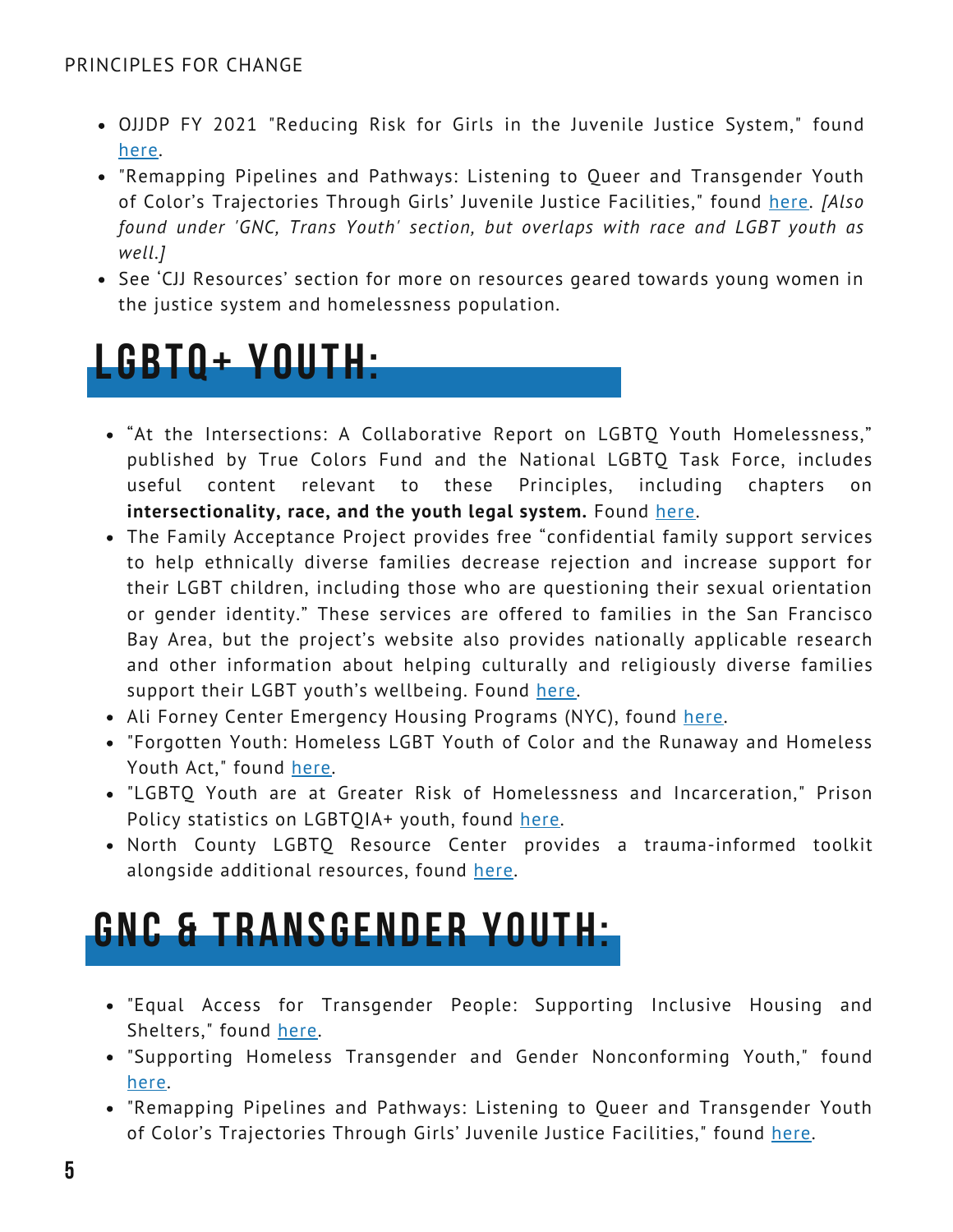#### PRINCIPLES FOR CHANGE



- [ACLU of Northern CA, "Know Your Rights: Youth Homelessness](https://alwaysaz.org/)," found [here](https://www.aclunc.org/our-work/know-your-rights/know-your-rights-youth-homelessness).
- [National Center for Transgender Equality, "Know Your Rights: Housing and](https://alwaysaz.org/) Homeless Shelters," found [here](https://transequality.org/know-your-rights/housing-and-homeless-shelters).
- [American Bar Association, "Homeless Youth Legal Network," found](https://alwaysaz.org/) [here](https://www.americanbar.org/groups/public_interest/homelessness_poverty/initiatives/hyln/)[.](https://alwaysaz.org/)

#### **R E S T O R A T I V E J U S T I C E :**

- "[Designing a Clinic Model for a Restorative Community Justice Partnership,](https://www.understood.org/articles/en/housing-options-for-young-adults-with-learning-disabilities)" found [here](https://openscholarship.wustl.edu/cgi/viewcontent.cgi?article=1880&context=law_journal_law_policy).
- Community Justice for Youth, found [here](http://www.cjyi.org/restorative-justice/).
- Juvenile Justice Initiative, Restorative Justice, found [here](https://jjustice.org/resources/restorative-justice/).

#### **D O M E S T I C V I O L E N C E :**

- [Runaway & Homeless Youth and Relationship Violence Toolkit,](https://www.nrcdv.org/rhydvtoolkit/) found [here](https://www.nrcdv.org/rhydvtoolkit/).
- [National Resource Center on Domestic Violence](https://alwaysaz.org/), found [here](https://www.nrcdv.org/).
- National Center for Homeless Education, [Domestic Violence](https://nche.ed.gov/domestic-violence/), found [here.](https://nche.ed.gov/domestic-violence/)

#### **COMPREHENSIVE RESOURCES:**

- [National Network for Youth, "New USDA Resources for Youth Shelters Feeding](https://www.nrcdv.org/rhydvtoolkit/) Youth and Families Experiencing Homelessness," found [here](https://nn4youth.org/2021/07/08/new-usda-resources-for-shelters-feeding-youth-and-families-experiencing-homelessness/?eType=EmailBlastContent&eId=86e01a8d-c596-4371-a1bc-c69f5920e997).
- [National Network for Youth, "Runaway and Homeless Youth and Trafficking](https://www.nrcdv.org/rhydvtoolkit/) Prevention Act," found [here](https://nn4youth.org/policy/federal-policy-on-youth-homelessness/rhytpa/?eType=EmailBlastContent&eId=86e01a8d-c596-4371-a1bc-c69f5920e997).
- [The N](https://www.nrcdv.org/rhydvtoolkit/)ational Conference of State Legislatures manages a Housing and [Homelessness Legislation Database for all 50 states from the 2019 legislative](https://www.nrcdv.org/rhydvtoolkit/) session to the current legislative session. There are vast youth homelessness subtopics to aid in your research. The database can be found [here.](https://www.ncsl.org/research/human-services/housing-and-homelessness-legislation.aspx)
- "[Special Populations of Homeless Americans](https://www.nrcdv.org/rhydvtoolkit/)" (book), found [here](https://books.google.com/books?hl=en&lr=&id=-ldHAAAAMAAJ&oi=fnd&pg=SA2-PA1&dq=homeless+immigrant+youth+in+america&ots=gHA_rJtxx5&sig=PV1dHPIKhePUiN9fkQ1cSB1h5QU#v=onepage&q&f=false).
- [Safe Horizon National Youth Homelessness Statistics \(data from 2015 2017\)](https://www.nrcdv.org/rhydvtoolkit/), found [here.](https://www.safehorizon.org/get-informed/homeless-youth-statistics-facts/#statistics-and-facts/)
- National Network for Youth, [Federal Policy on Youth Homelessness](https://www.nrcdv.org/rhydvtoolkit/), found [here.](https://nn4youth.org/policy/federal-policy-on-youth-homelessness/?eType=EmailBlastContent&eId=8158d348-4e80-4b4b-89b2-31d8641fce38&eType=EmailBlastContent&eId=8158d348-4e80-4b4b-89b2-31d8641fce38)
- National Conference of State Legislatures, "[Youth Homelessness Overview](https://www.nrcdv.org/rhydvtoolkit/)," found [here](https://www.ncsl.org/research/human-services/homeless-and-runaway-youth.aspx).
- ["Back on Track: Supporting Youth Reentry from Out-of-Home Placement to the](https://www.njjn.org/uploads/digital-library/resource_1397.pdf) Community," found [here.](https://www.njjn.org/uploads/digital-library/resource_1397.pdf)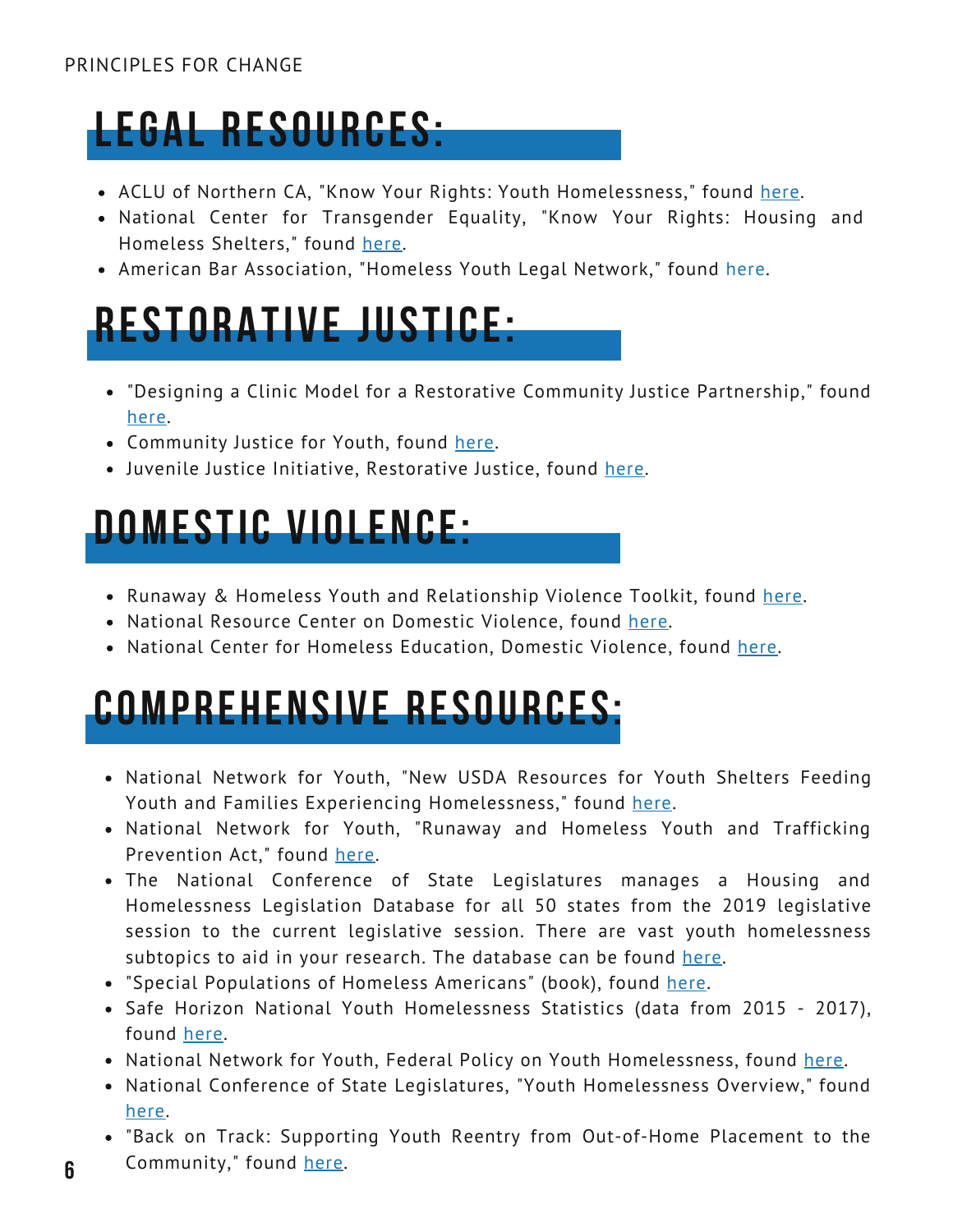#### PRINCIPLES FOR CHANGE



## **OUR THANKS & A P P R E C I A T I O N**

The development of the Principles for Change was made possible by the generous support of the Raikes Foundation and the Coalition for Juvenile Justice's (CJJ's) membership. These Principles benefited immensely from the expertise and counsel of a multidisciplinary group of Project Advisors, composed of service providers, researchers, policy experts, and other juvenile justice and homelessness stakeholders.